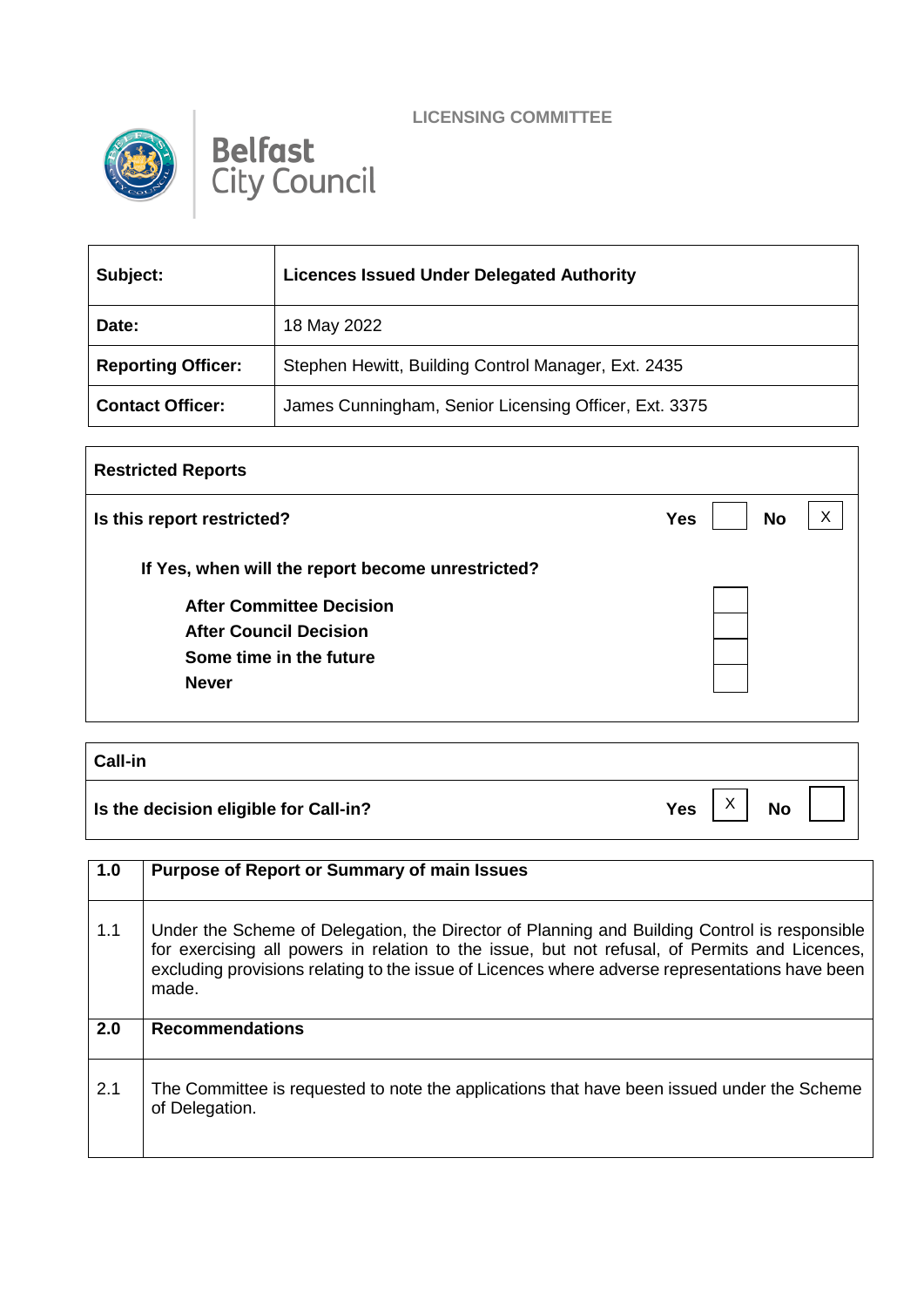| <b>Key Issues</b><br>Under the terms of the Local Government (Miscellaneous Provisions) (Northern Ireland) Order<br>1985 the following Entertainments Licences were issued since your last meeting. |                               |                                                                  |
|-----------------------------------------------------------------------------------------------------------------------------------------------------------------------------------------------------|-------------------------------|------------------------------------------------------------------|
| <b>Premises and Location</b>                                                                                                                                                                        | Type of<br><b>Application</b> | <b>Applicant</b>                                                 |
| 39 Gordon St, 2-16 Dunbar Street,<br>Belfast, BT1 2LH.                                                                                                                                              | Renewal                       | Mr Lawrence Bannon,<br>Carlisle Inns Ltd                         |
| American Bar, 65-65a Dock Street,<br>Belfast, BT15 1LF.                                                                                                                                             | Renewal                       | Mr Pedro Donald,<br>The Spare Limited                            |
| Belfast Indoor Bowls,<br>115 Milltown Road, Shaw's Bridge,<br>Belfast, BT8 7XP.                                                                                                                     | Renewal                       | Mr Chris Mulholland                                              |
| Boucher Road Playing Fields,<br>Boucher Road, Belfast, BT12 6E.                                                                                                                                     | Renewal<br>(Marquee)          | Mr Ryan Black,<br><b>Belfast City Council</b>                    |
| Cregagh Sports Club,<br>3 Gibson Park Avenue, Belfast, BT6.                                                                                                                                         | Renewal                       | Mr David Cochrane                                                |
| Culturlann McAdam O'Fiach,<br>216 Falls Road, Belfast, BT12 6AH.                                                                                                                                    | Renewal                       | Ms Fionnghuala Ni Ainmhire                                       |
| <b>Grand Central Hotel,</b><br>9-15 Bedford Street, Belfast, BT2 7FF.                                                                                                                               | Renewal &<br>Transfer         | Mr Peter Gibson,<br>HHG No1 Ltd                                  |
| Hollywood Bowl,<br>Unit 2 Odyssey Pavilion,<br>2 Queens Quay, Belfast, BT3 9QQ.                                                                                                                     | Grant                         | Mr Stephen Masterson,<br>The Original Bowling Company<br>(NI)Ltd |
| Maldron Hotel, 20 Brunswick Street,<br>Belfast, BT2 7GE.                                                                                                                                            | Renewal                       | Mr Mike Gatt,<br><b>DHG Brunswick Ltd</b>                        |
| Pavilion Bar, 296 Ormeau Road,<br>Belfast, BT7 2GD.                                                                                                                                                 | Renewal                       | Mr Bernard Lavery                                                |
| Portside Inn,<br>1 Dargan Road, Belfast, BT3 9JU.                                                                                                                                                   | Renewal                       | Mr Alan Simms                                                    |
| Stormont Presbyterian Church,<br>618 Upper Newtownards Road,<br>Belfast, BT4 3HH.                                                                                                                   | Renewal                       | Ms Frona Clarke                                                  |
| The Errigle Inn,<br>312-320 Ormeau Road, Belfast, BT7.                                                                                                                                              | Renewal                       | Mr Philip McGurran,<br>T.J.McGurran Ltd.                         |
| The Parador, 471-473 Ormeau Road,<br>Belfast, BT7 3GQ.                                                                                                                                              | Renewal                       | Mr Paul Blaney,<br><b>Blaney Inns Limited</b>                    |
| W5, Odyssey Pavilion,<br>2 Queens Quay, Belfast, BT3 9QQ.                                                                                                                                           | Renewal                       | Mr Adrian Doyle                                                  |